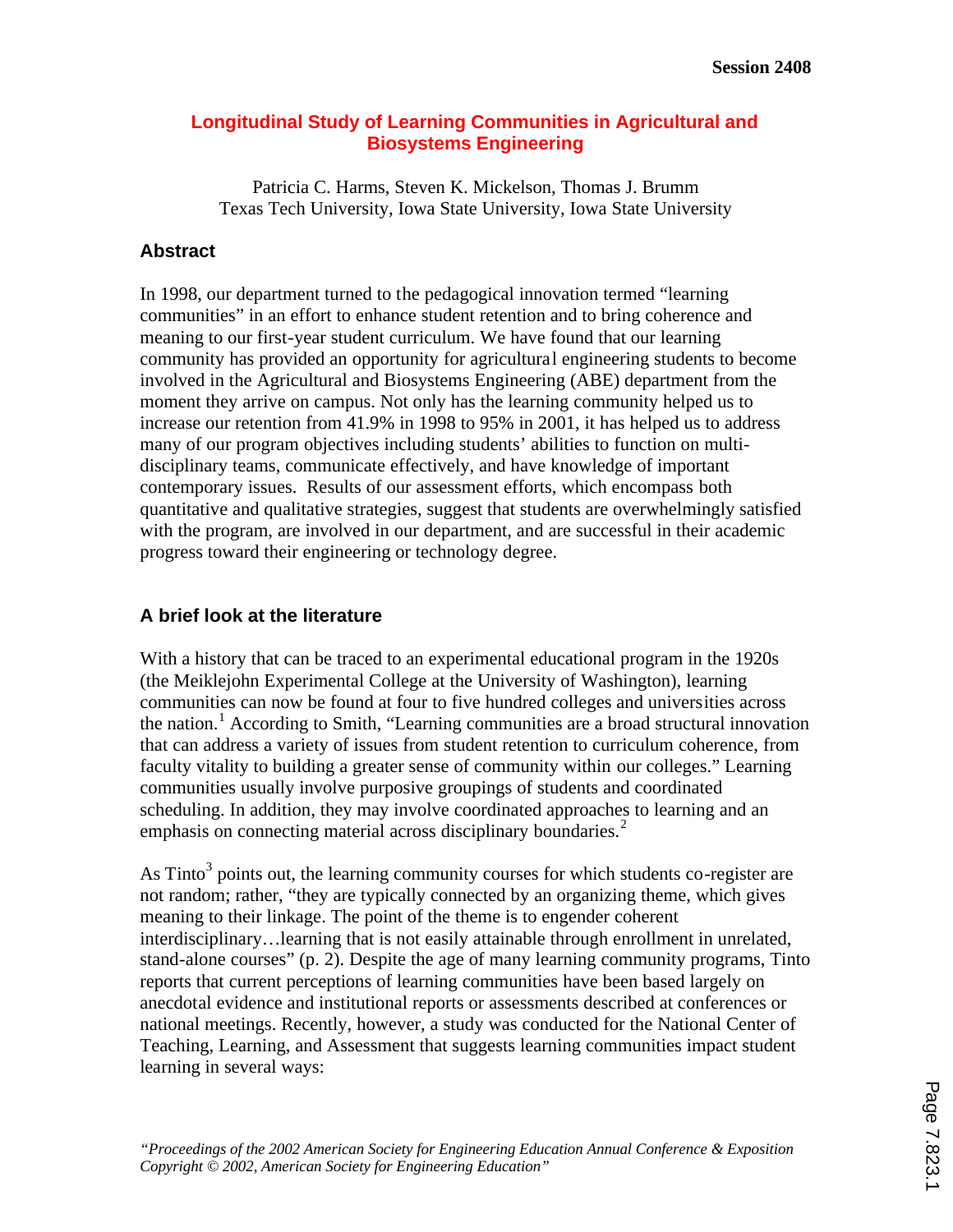- 1. Learning community students formed study groups that extended beyond the classroom.
- 2. Learning community students became more actively involved in their learning than did other students.
- 3. Learning community students perceived their learning experience was enriched by the other learning community participants.
- 4. Learning community students "persisted at a substantially higher rate" (than comparable students in a traditional curriculum).
- 5. Learning community students perceived themselves as more engaged academically and socially.
- 6. Learning community students reported an increased sense of responsibility for their own learning as well as the learning of their peers (p. 12).

The study reported by Tinto is important and offers a look at students' experiences and perceptions in two types of institutions where learning communities have been especially nurtured: community colleges and large, urban commuter campuses; however, many other types of higher educational settings were not included in the study. For our purposes, we are most interested in large, research oriented land-grant universities, like Iowa State University, places where students often have difficulty becoming engaged in the university.<sup>4</sup> To that end, we have been conducting an on-going assessment of our learning community, the results of which we will report in this paper.

## **The ABE LC at Iowa State University**

In our department, the umbrella term Agricultural & Biosystems Engineering Learning Community (ABE LC) has evolved to now encompass two complementary undergraduate programs available to our first- and second-year students who are majoring in agricultural engineering or agricultural systems technology: the ABE *learning* community, which is created by having students co-enroll for specially selected linked courses, and the ABE *living learning* community, a reserved portion of a specific residence hall. Other features of the ABE learning community include peer mentors and tutors, faculty-student dinners, and student service learning opportunities. The ABE LC has been described in detail in previously published papers.<sup>5,6,7</sup> A brief overview will be given here to provide the necessary background for this paper.

## *Overview of the ABE Learning Community Initiative*

The Department of Agricultural and Biosystems Engineering (ABE) at Iowa State University administers two separate curricula, the Agricultural Engineering (AE) curriculum in the College of Engineering, and the Agricultural Systems Technology (AST) curriculum in the College of Agriculture. The learning community was designed to enhance our students' academic and social lives, in addition to providing an opportunity for several of our students from our two majors to have at least one class together (first-year composition). Comprehensive objectives, as well as specific ABE LC objectives were designed to guide our program development and on-going assessment.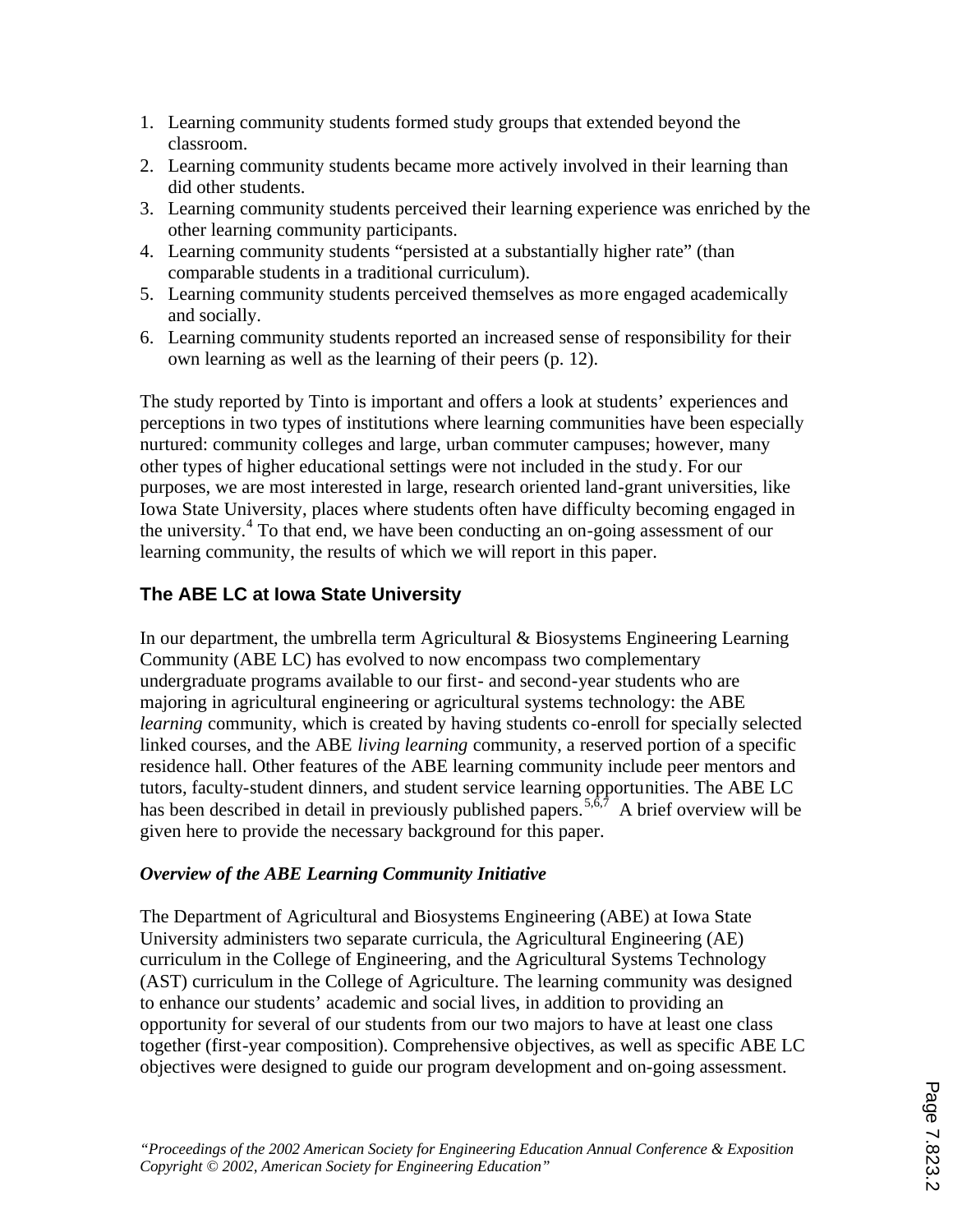## *ABE Learning Community Objectives*

The following comprehensive objectives guide the ABE LC initiative:

- · To build community for entering first-year students within the Agricultural Engineering (AE) and Agricultural Systems Technology (AST) curricula
- To increase the retention of the first-year students in the AE and AST programs
- · To increase recruitment of students into the ABE curricula, especially underrepresented students (women and minorities)
- · To enhance learning and team skills using collaborative, learning-based educational methodology in the learning community courses
- To improve written communication skills by creating a writing link between the firstyear composition courses and other technical courses in the AE and AST curricula

Additionally, we created the following specific objectives, which have served as tangible guides for program planning:

- To build excitement for the fields of engineering and technology
- To increase student involvement within the department of ABE
- To increase student interaction with the ABE faculty
- · To increase student interaction with ABE upper-level students
- · To have students learn about the differences between the options within the AE and AST curricula
- To develop team skills through the use of collaborative, learning-based assignments
- To introduce students to various problems (areas of interest) within the agricultural engineering and technology field
- · To experience hands-on laboratories related to the AE and AST options
- · To increase involvement in professional societies and student branches
- To introduce technical writing skills during the first year of study
- · To make first-year composition courses more meaningful to students
- To establish career development/job preparation
- · To receive academic guidance related to curriculum issues

These general and specific ABE LC objectives were designed to help our department meet the following college and departmental objectives:

*College of Engineering Undergraduate and Learning Objectives:*

- In order to transition from a teaching-to a learning-based educational system, at least 75 percent of engineering faculty members will use collaborative, learningbased educational methodology in their courses.
- Total bachelor's degrees awarded will be 900 per year with approximately 35 percent to women and 8 percent to underrepresented minorities.

This paper will focus on the outcomes and objectives associated with the agricultural engineering (AE) curriculum. We have had an additional two years of experience with integrating AE students into a learning community relative to AST students. Future papers will discuss results from the AST portion of the learning community.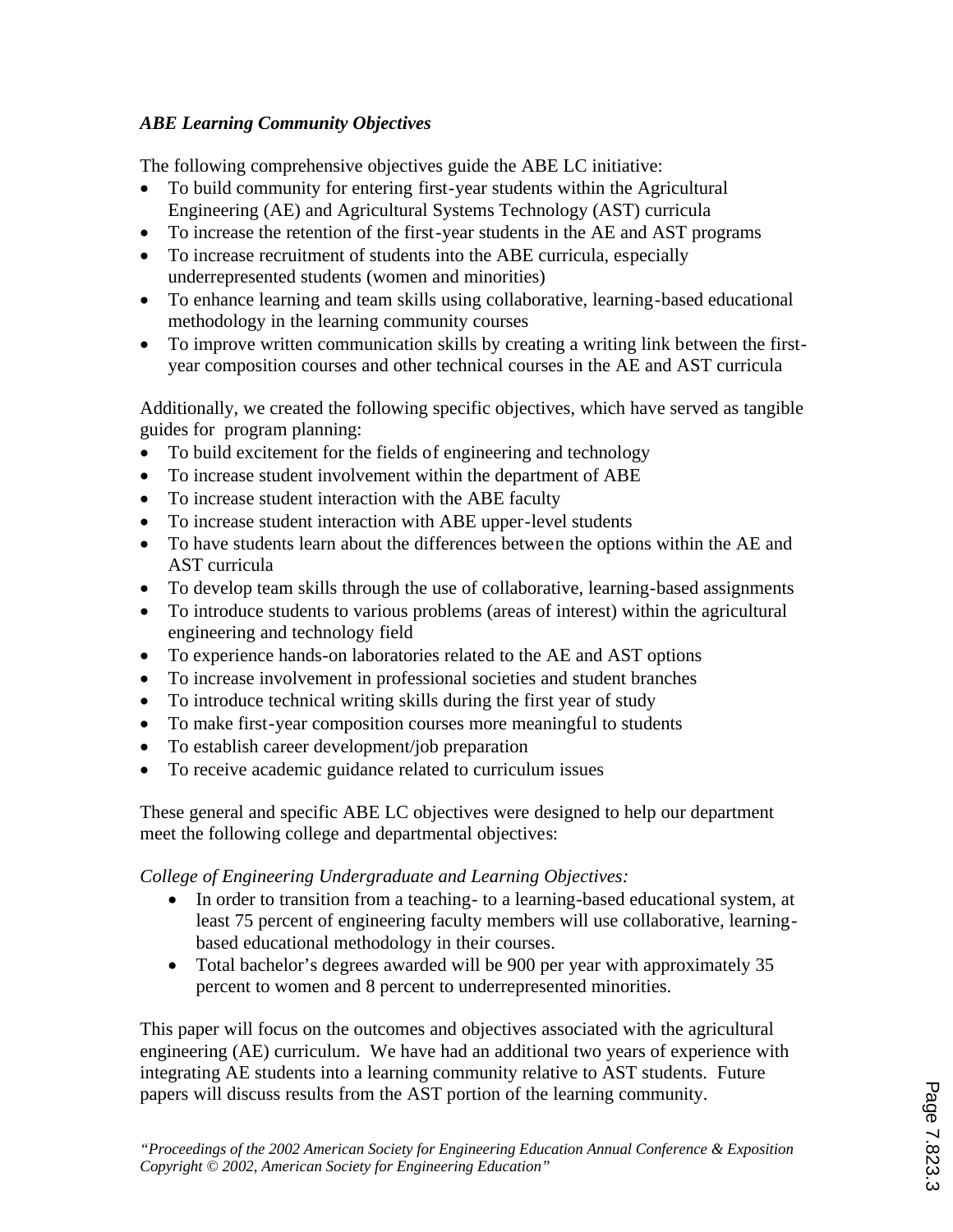### *Departmental Undergraduate and Learning Objectives:*

The objective of the academic program in agricultural engineering is to produce graduates who should have:

- An ability to apply knowledge of mathematics, science, and engineering in solving engineering problems
- An ability to design and conduct experiments, and to analyze and interpret experimental data
- An ability to function on multi-disciplinary teams
- An ability to identify, formulate, and solve engineering problems related to production, processing, storage, handling, distribution, and use of food and other biological products worldwide, and the responsible management of the environment and natural resources
- An understanding of professional and ethical responsibility
- An ability to use the techniques, skills, and engineering tools needed for engineering practice
- · A recognition of the need for, and an ability to engage in, life-long learning
- An ability to communicate effectively
- · The knowledge to understand impacts of engineering solutions locally, nationally, and globally
- A knowledge of important contemporary issues
- · A demonstrated knowledge of agricultural and/or biological sciences, and natural resource topics appropriate for a chosen option area

### *Learning Community Course Links*

The primary support for our LC are course links. By having students take a common set of linked courses, we hope to create community and meaning for our incoming first-year students. Students must enroll for two of the three classes in the learning community core in order to participate. Listed below are the course links for the first-year students in agricultural engineering (AE).

#### *AE First-Year Learning Community Core*

Fall 1999, 2000 & 2001

- Engr 101  $(R \text{ cr.})^{\dagger}$  Engineering Orientation for AE Students
- Engr 170 (3 cr.) Engineering Graphics and Design
- Engl 104 (3 cr.) First-Year Composition I (course link with Engr 170)

#### Spring 2000, 2001 & 2002

 $\overline{a}$ 

- A E 110 (1 cr.) Experiencing Agricultural & Biosystems Engineering
- Engr 160 (3 cr.) Engineering Problem Solving with Computational Laboratory
- Engl 105 (3 cr.) First-Year Composition II (course link with AE 110  $\&$ Engr 160)

<sup>†</sup> R cr. is an abbreviation for *required credit.* Engineering 101 is a course that all engineering students must take, but it is a course for which students receive no formal course credit.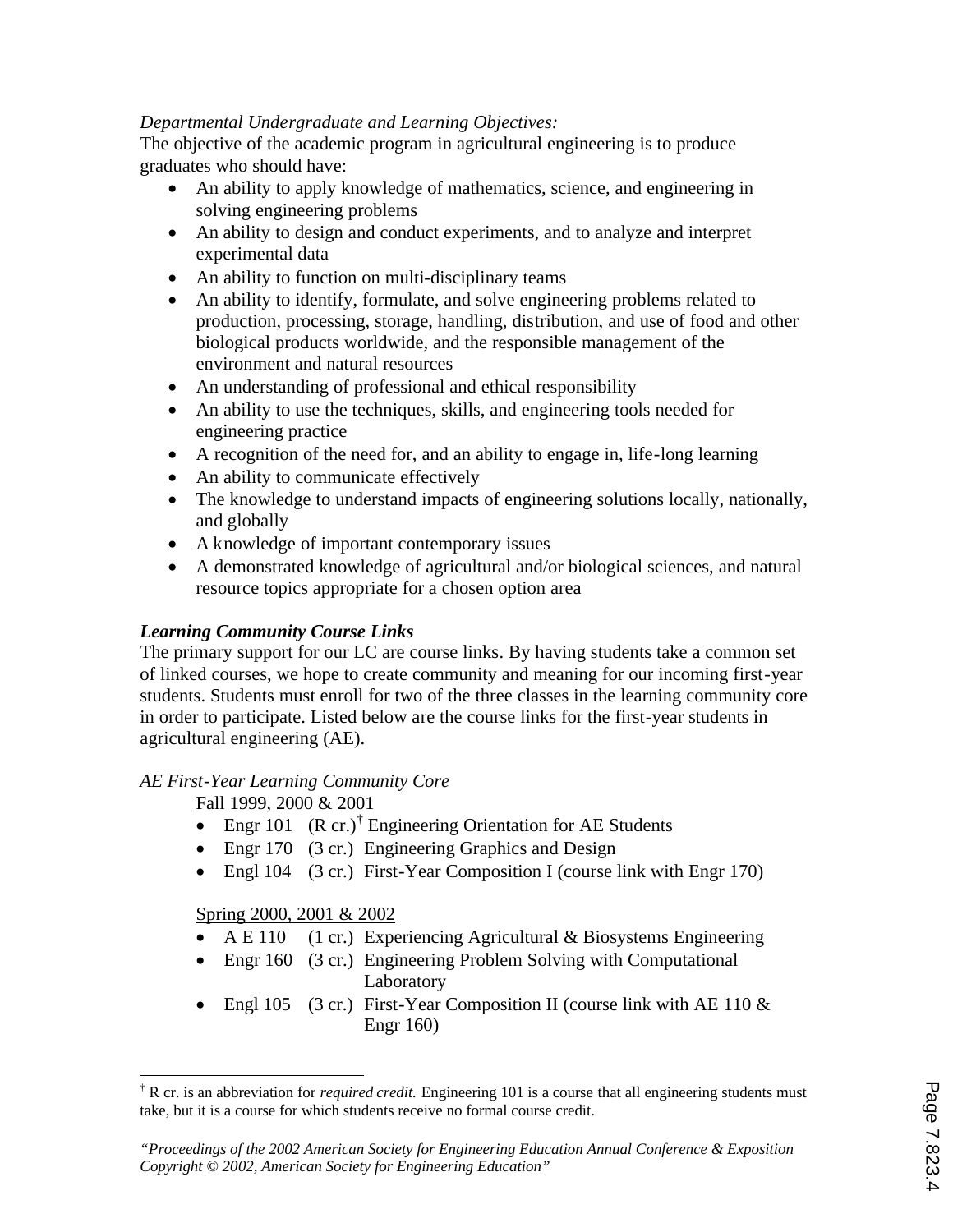Importantly, due to university placement policies, not all students are required to take English 104 and English 105. At Iowa State University (ISU), students are placed into first-year composition based on their ACT scores; therefore, many of our students majoring in engineering test out of English 104 due to their high ACT scores. In addition, some students bring college credit for English when they matriculate from high school; therefore, not all ABE students take English 104 or even English 105 at ISU. Because the numbers of students who take first-year composition varies and is usually slightly (or some semesters more than slightly) different than the group of students enrolled in the linked engineering courses, AST and AE students are frequently placed in the same firstyear composition sections, a strategy needed to fill one section of English (26 students). We had originally hoped that combining AE and AST students into one section of English 104 would help to create community between these two groups of students and have continued the practice because the students due appear to enjoy and thrive in the environment. Engineering 101, 160, and 170 are multi-section courses at ISU; however, we offer ABE specific sections for our students that are primarily taught by ABE faculty. This strategy not only enables us to cluster our students into one course, it also allows us to adjust the curricula to include topics and projects of particular interest to ABE students. Agricultural Engineering 110 is a experiential introductory course that is unique to our department and was described previously<sup>8</sup>. Tutoring for math and physics courses is also provided for AE LC participants.

### *Link with the English Department*

The link between the engineering and English curricula allows ABE students to address their communication competency at an early stage in their programs. Originally, we worked with the Department of English to link special sections of first-year composition courses (English 104 and English 105) with the ABE curricula. What has resulted are composition courses that have an agricultural and biosystems engineering and technology theme underlying the composition curriculum. These specialized composition courses allow ABE students to read and write about subjects related to agriculture, engineering, and technology, instead of the more general topics common in first-year composition courses. Importantly, we have also adjusted the curricula for the engineering courses to incorporate an increased emphasis on writing. In this rich environment, writing is introduced as an important life skill.

Five objectives related to the ABE LC guide the first-year composition curricula:

- · To begin to understand the integrated nature of communication within the agricultural engineering and technology profession
- · To learn academic writing processes, techniques, and skills
- To learn basic technical writing skills
- To begin to understand the concept of audience analysis
- To learn social skills related to team building and team success

Additionally, the following more traditional first-year composition objectives are also addressed: to develop strategies for reading critically, to increase analytical skills applied to professional disciplinary discourses, to develop strategies to revise your [the student's]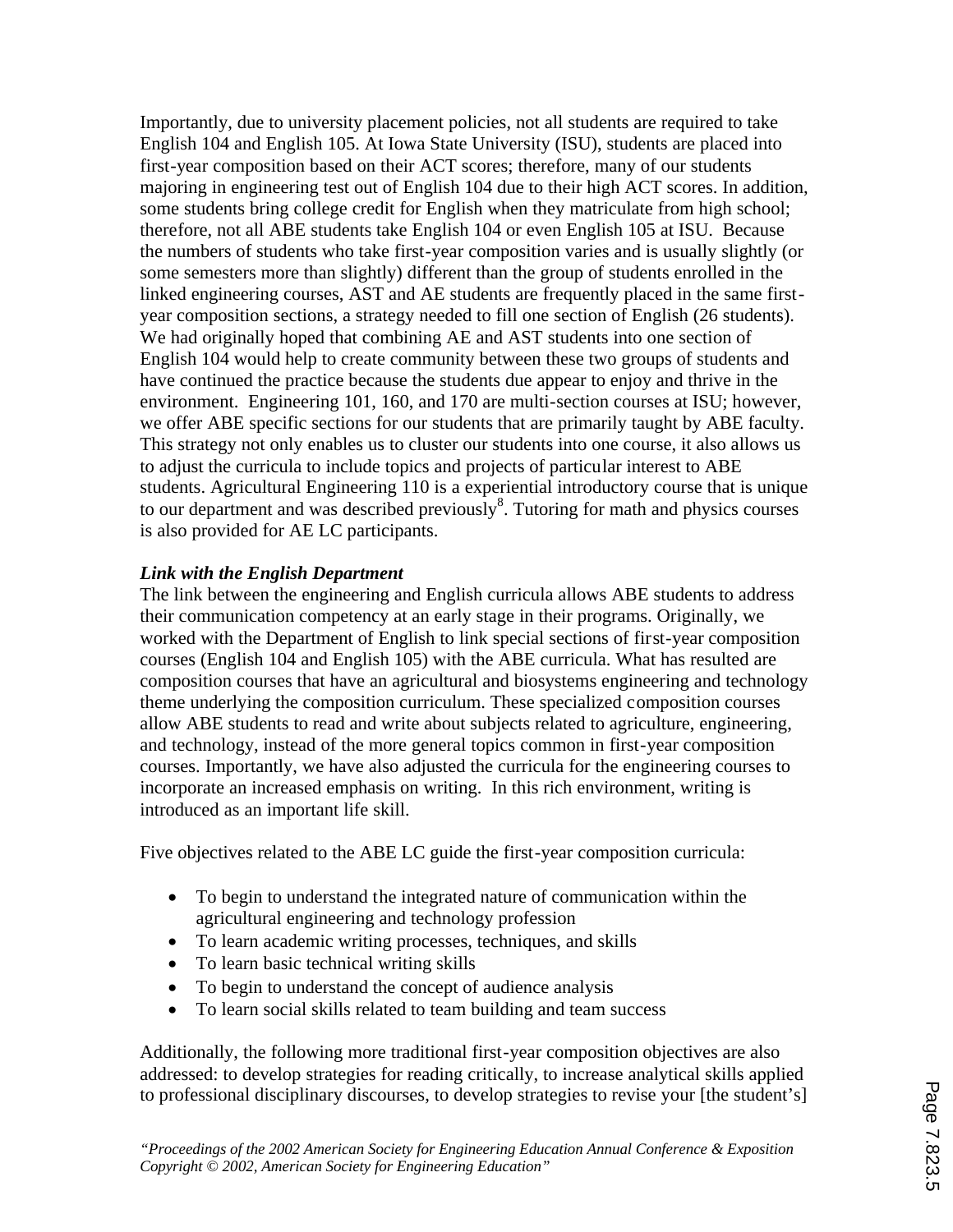own writing, to adapt your [the student's] writing to specific purposes and readers, to use a variety of informational sources, to use a variety of organizational strategies, and to avoid errors that distract or confuse readers.

## **Program Evolution**

The ABE LC has evolved in many ways over the last three academic years. During the first year (1999), the modifications made by the English instructor in the first year composition courses were significantly more than those made by the engineering faculty in the engineering linked courses. However, after observing several English class periods, the engineering instructor gradually learned more about how the English material could be integrated into his engineering course. An example of this is the use of in-class student peer review. The peer review process and materials were originally used in English104 as tools for students to provide meaningful feedback to each other prior to an assignment's due date. This activity and the associated materials were adapted and implemented in Engineering 170 at the end of the first semester (Fall 1999) with a written assignment accompanying an open-ended team design project. During the second (2000) and third (2001) years, the engineering faculty member in the LC links took on more of a leadership role in developing more meaningful connections between the linked courses. This became necessary due to the turnover from semester to semester in the English instructors.‡

An additional key development after year one was the establishment of a sophomore learning community. We had not intended to develop a learning community for nonfirst-year students; however, we accommodated the students' requests to create an advanced ABE LC. Presently, the sophomore LC involves a clustering of courses for which the students can elect to co-register; however, there are not the strong betweencourse linkages as is the case in the first-year LC. As more ABE faculty are becoming involved with the ABE LC program, we are encouraging the development of such interdisciplinary links.

Assessment of the program has also evolved over the last three years with the development of more focused pre- and post- surveys, focus groups, and the use of new competency based software for assessing student outcomes related to ABET.

## **Assessment of the ABE LC**

Since the beginning of the ABE LC, we have used a number of assessment tools to evaluate the successes and the opportunities for improvement in our learning community. Importantly, we have hired a doctoral student for each of the past two years who is dedicated to coordinating and implementing our assessment program. This position has been funded through a competitive university grant that funds much of our learning community initiative. Notably, our assessment program is approved through our

 ‡ First-year composition courses are frequently taught by graduate students or by adjunct staff, which has made it difficult to establish a long-term relationship with any one instructor. We have had four different composition instructors since the learning community was implemented.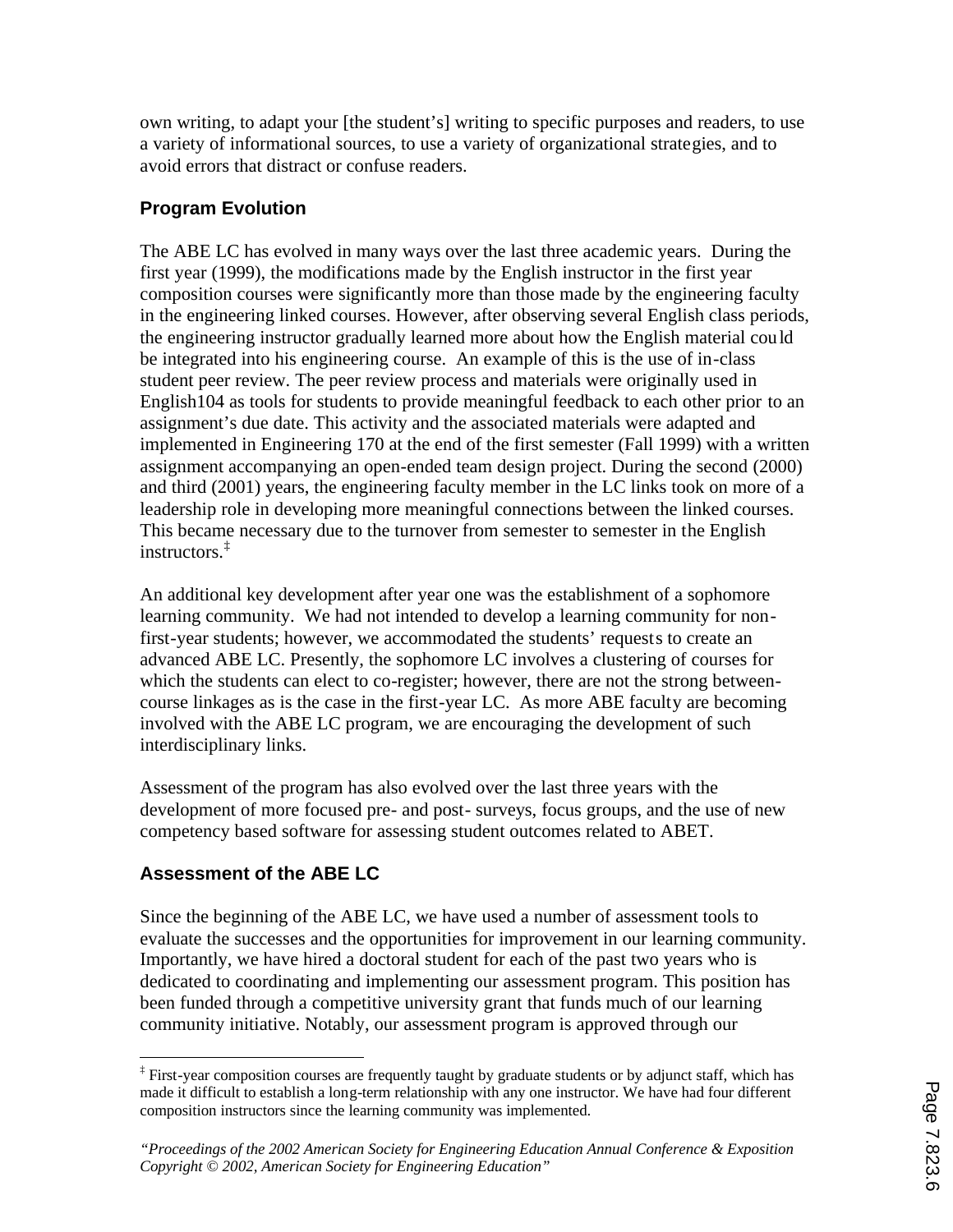university human subjects committee. Following the discussion of our assessment methods, we will present the findings from our research regarding the student participants.

#### **Assessment Methods**

Both quantitative and qualitative assessment methods have been used for data collection. Specifically, we have gathered information through student records (retention, grade point, academic progress), student and peer mentor surveys, student and peer mentor focus groups, and student writing samples.

*Student Records.* Student records are an example of assessment data that is readily available, but that is often left untapped. Presently, we have used student records to track retention rate. In the future, we intend to use this data to track students' academic achievement and progress. Importantly, our students have given us their permission (via a consent form) to review this information for the purpose of assessing our learning community initiative.

Surveys. We have found surveys to be an easy, efficient, and effective way to gather information from our learning community participants. A combination of forced answer Likert-type questions combined with open-ended questions provides us an opportunity to assess our target objectives and to gather meaningful reflective comments from the students. The data is useful for program planning on a semester-by-semester basis. In addition, we have maintained continuity in the survey tools, which has allowed us to compare data from year to year.

*Focus Groups.* We began using focus groups in the Fall 2000 semester as a method to augment our survey data. Focus groups are a qualitative research method which have high face validity and which are relatively inexpensive and time efficient.<sup>9</sup> For each focus group session, we recruit 5-9 students, a size we have found manageable yet large enough to foster between participant dialogue. If the size of a focus group is too large, the group is likely to fragment and participants may begin to have more than one conversation. Importantly, peer mentors involved with the learning community and faculty members are not placed in focus groups with students due to the hierarchical imbalance between the groups. According to Morgan,  $^{10}$  participants in a homogeneous group are more likely to speak freely about a topic. The focus groups are conducted by our doctoral student researcher, an individual with whom the students are comfortable yet who is not responsible for students' academic progress. This individual also processes the focus group transcripts so the anonymity of the students is protected.

*Writing Samples.* A rather unique aspect of our assessment program has been the collection of student writing samples. Because writing is such an important feature of our learning community, we saw the students' writing activities and assignments as potential sources for gathering important assessment data. Particularly, we have found several of the students' first-year composition assignments as rich sources of information regarding the students' perceptions of their learning community experience. Again, the students have given us permission to use these documents in our LC assessment activities.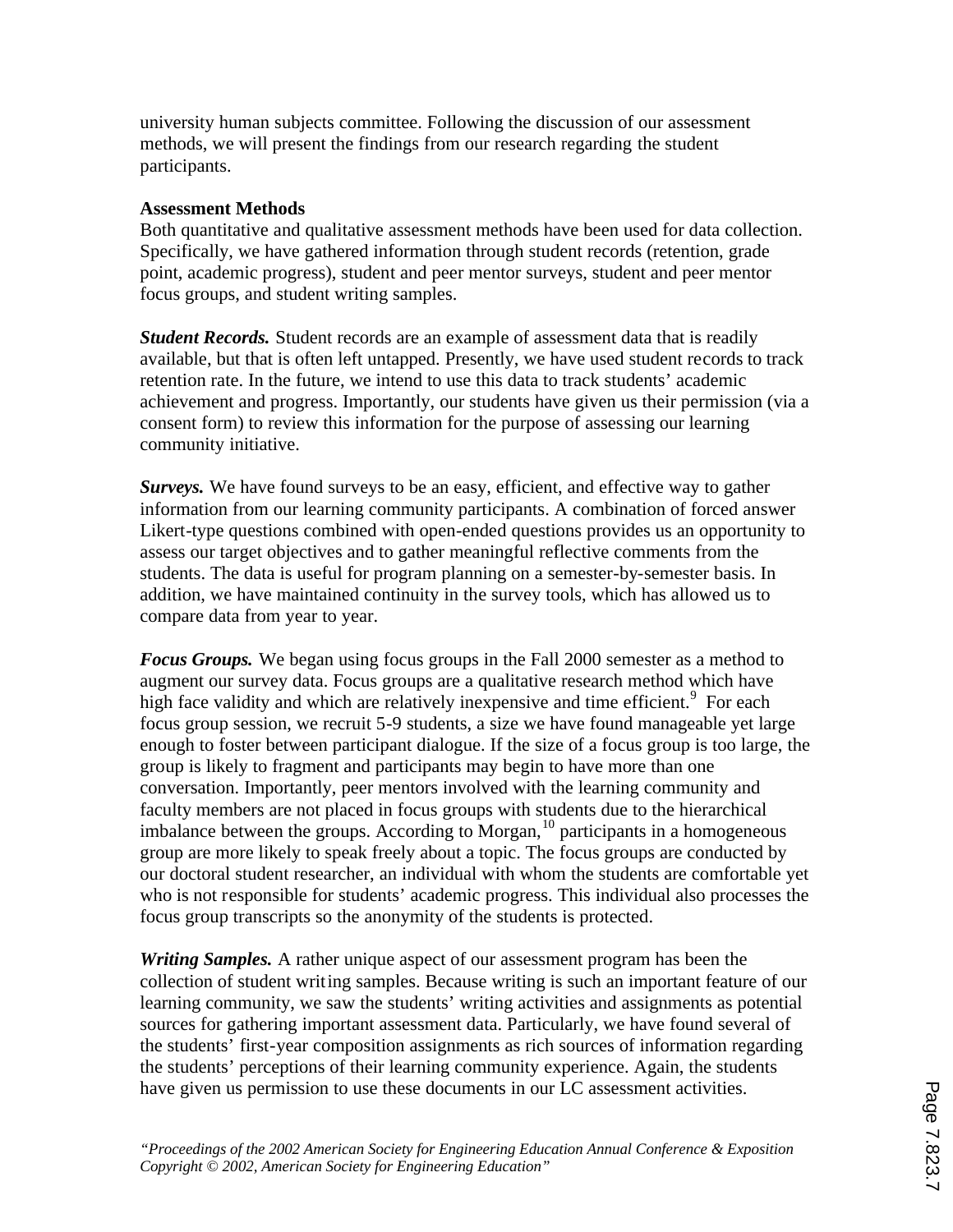### **Findings regarding student participants**

Our assessment program has yielded large amounts of data, a result that has both positive and negative implications. On the positive side, we have a wealth of information from which to draw; however, that volume of data has been a bit unwieldy to process. At this time we have been most interested in discovering if the LC has in fact helped us to achieve the five comprehensive objectives guiding our LC initiative. We have strong evidence addressing four of the five objectives:

- 1. The ABE LC fosters an increased sense of community students majoring in the ABE department. (Objective 1: To build community for entering first-year students within the AE and AST curricula.)
- 2. ABE students persist at a substantially higher rate than ABE students did prior to the LC initiative. (Objective 2: To increase the retention of the first-year students in the AE and AST programs.)
- 3. Students who have participated in the ABE LC report that the LC has enhanced their academic experience and success; however, some students report being tired of spending too much time with the student cohort. (Objective 4: To enhance learning and team skills using collaborative, learning-based educational methodology in the learning community courses.)
- 4. Students report that the Fall 2000 first-year linked learning community courses (English 104/Engineering 170) helped them to perceive the importance of firstyear composition and that this linked course experience has helped them in a future technical course (Engineering 160). (Objective 5: To improve written communication skills by creating a writing link between the first-year composition courses and other technical courses in the AE and AST curricula.)

#### *Increased sense of community.*

Evidence of community building in the department is a comprehensive objective linked to several of the specific LC objectives. Specifically, we believe excitement for the AE and AST fields, increased departmental involvement, increased student/faculty interaction, increased lower level/upper level student interaction, and increased involvement in professional societies and student branches all suggest students have an increased sense of community with the department.

Results from surveys conducted at the end of the fiscal year for 1999 and 2000 provide the evidence of the community building taking place from the student perspective. Students were asked to respond to statements related to the AE LC objectives. For all five statements shown in Figure 1, on the average, the students agreed to strongly agreed.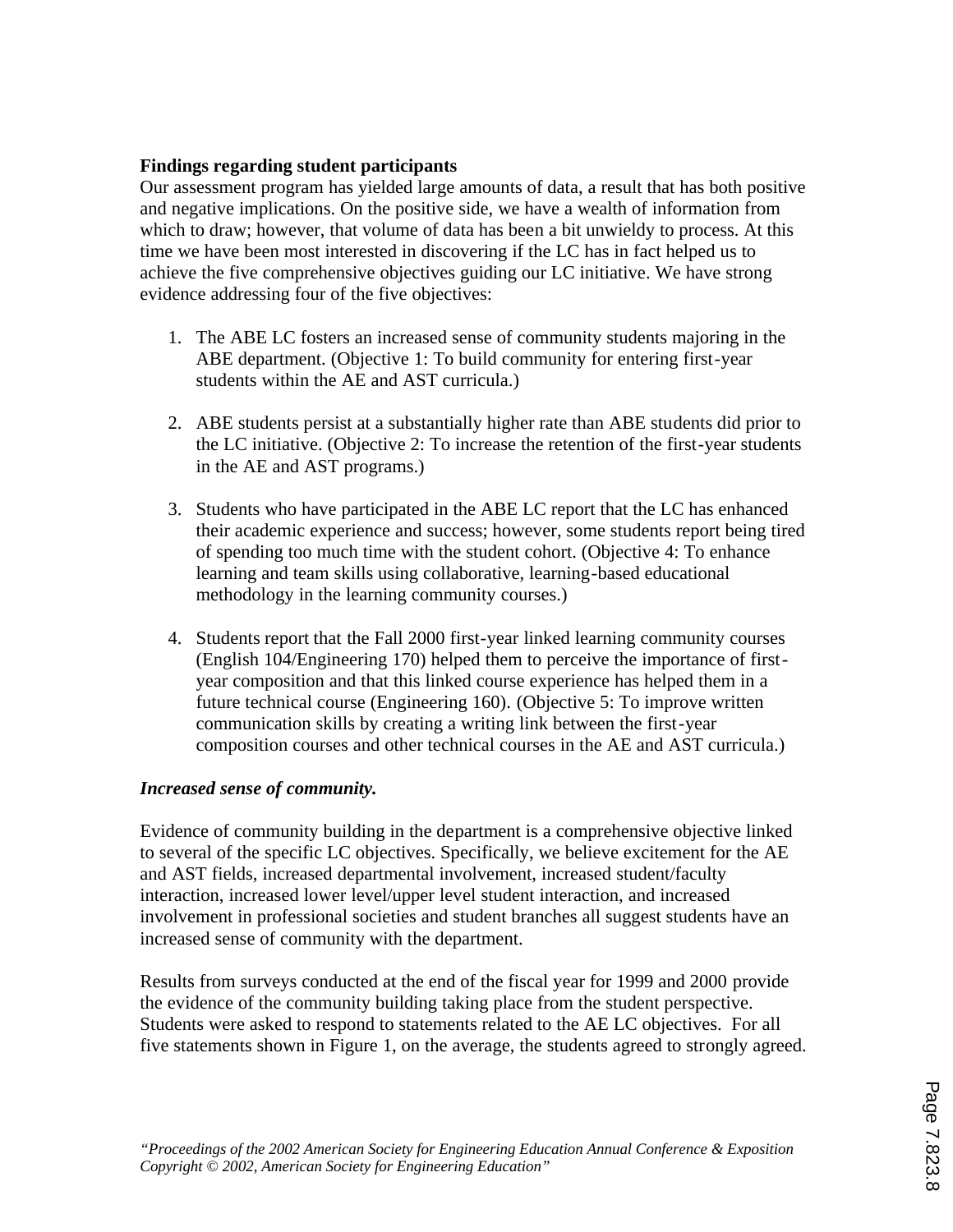

# **Agricultural Engineering LC Student Perceptions**

Figure 1. Average response to the following ABE learning community statements

- $(1 =$  strongly disagree;  $2 =$  disagree;  $3 =$  agree;  $4 =$  strongly agree):
- 1. I am excited to be a part of the field of engineering and technology.
- 2. I have been involved with the ABE Department this year.
- 3. I have interacted with the ABE faculty this year.
- 4. I have interacted with upper-class ABE students this year.
- 5. I have become involved in a professional society or a student organization.

One way we have measured students' levels of comfort in the department is to ask them the following survey question: "About how many faculty members in ABE do you know well enough to engage in a conversation?" As Figure 2 shows below, by the end of their sophomore year, seventy-five percent of the 1999-2000 students felt they knew more than four ABE faculty members well enough to engage in a conversation.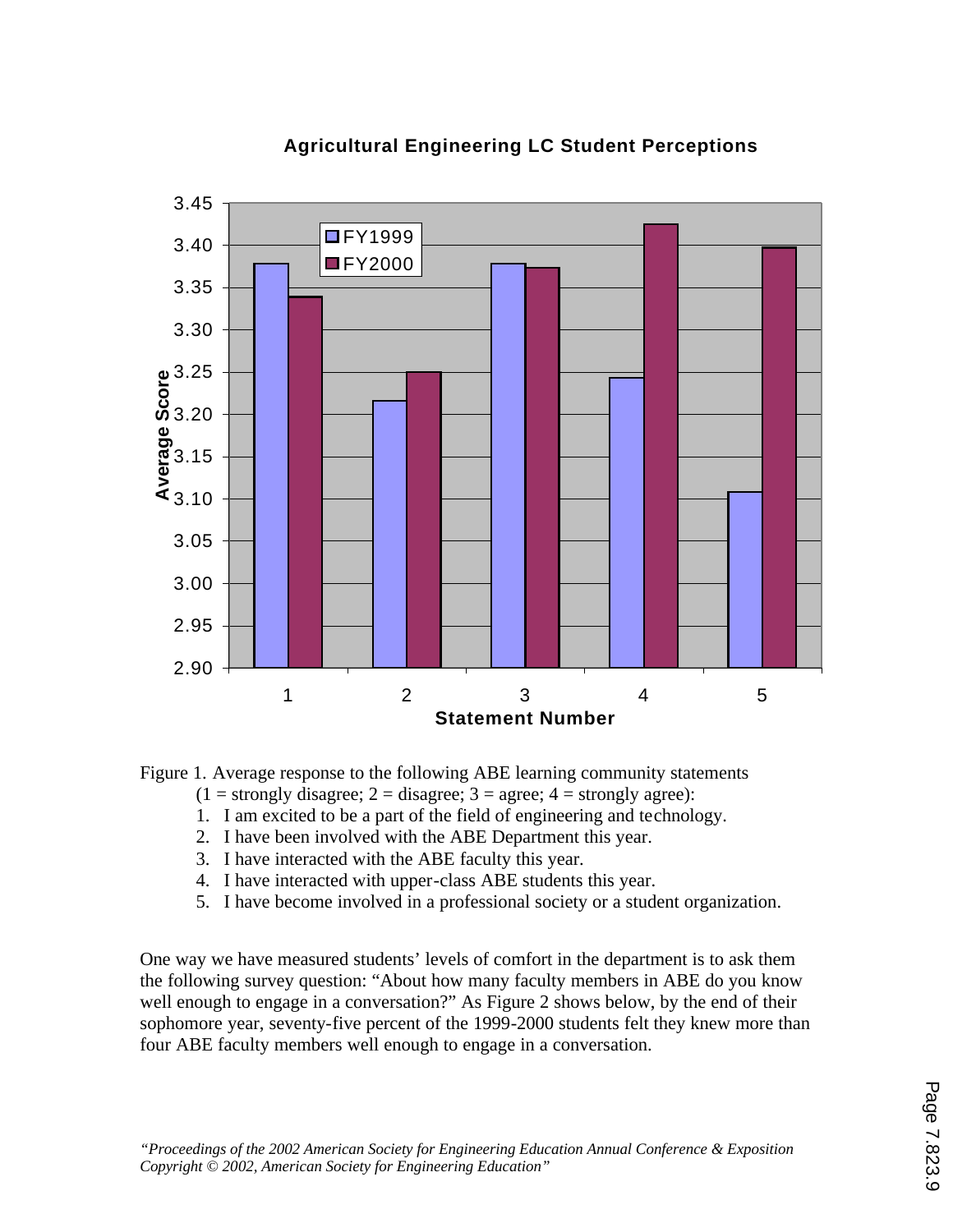

Figure 2. Student familiarity with faculty

Additionally, we have sought reflective comments from the students regarding this issue.

*"ABE is the right place for me and all the students and faculty are friendly" (first-year student survey, Spring 2001).* 

*"I now know most of the people who are also freshman agricultural engineers, and I have also met many of the ABE faculty through the program" (first-year participant, first-year composition assignment, Spring 2000).*

*Increased retention.* Retention rates for the agricultural engineering program are shown in Figure 3 for the school years 1997-2000. The AE LC started in the spring of 1998. The first full year of the AE freshmen LC was in 1999. The sophomore AE LC began in 2000. One-year retention rates have steadily increased from 1997 to 2000. The jump from the non-LC year to the LC year was 13 percent. The next year it grew another 11 percent, and in 2000 leveled off around 91 percent. With the addition of a sophomore LC, we have seen the two-year retention rate grow from 42 percent to 72 percent from 1998 to 2000.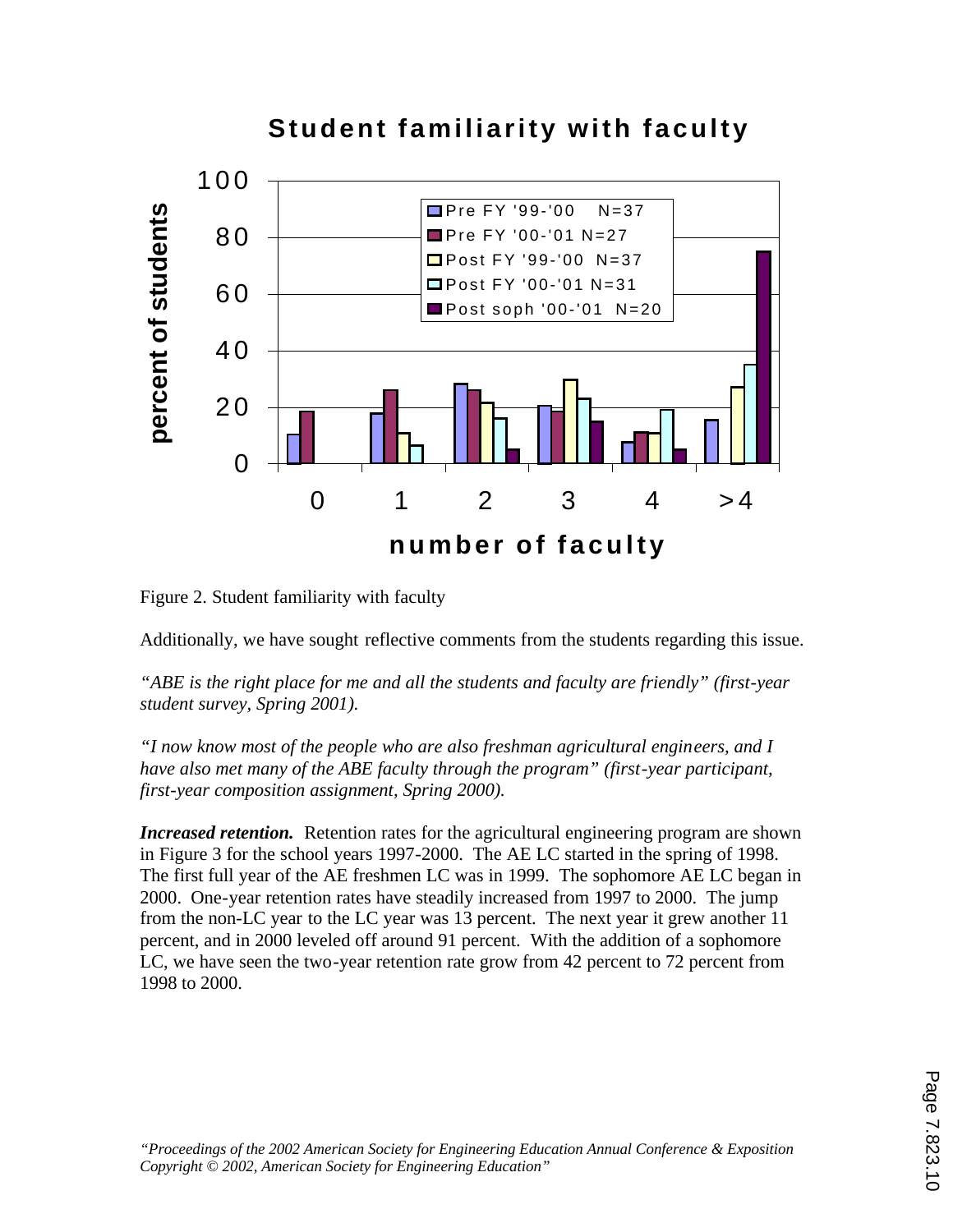$\Omega$ 10 20 30 40 50 60 70 80 90 100 1997 1998 1999 2000 **School Year Retention, %** ■1 Year 2 Year ■3 Year □4 Year

## **Agricultural Engineering Rention, 1997-2000**

Figure 3. Agricultural engineering retention rates for FY1997-FY2000

*Enhanced academic success and experience.* At this time, we have looked to the students' perceptions as a method of assessing students' academic success and experience. Overwhelmingly, the students' comments suggest that they believe the learning community has enhanced their academic experience positively. Many of the students have reported that the opportunity to work with other members of the LC has enhanced their academic performance.

*"The community allows for us to work together a lot more…I believe my grades are higher because of the community" (sophomore learning community participant, Spring 2001 survey).*

*"Definitely! The classes have been much easier with others in the same class [who] I know well. It has greatly boosted my GPA" (sophomore learning community participant, Spring 2001 survey).*

*[The learning community] experience has allowed me to grow as an individual and develop excellent teamwork skills. I believe that the learning community has helped me obtain high academic achievement in my courses" (first-year learning community participant, Spring 2000 first-year composition assignment).*

Many learning community students have reported that they frequently form out-of-class study groups with other students in the learning community. Anecdotally, we have also noticed an increase in the number of students who are studying together in our building during out of class time. The increase may be partially due to increased access to study areas; however, the students' placement into common sections of courses has also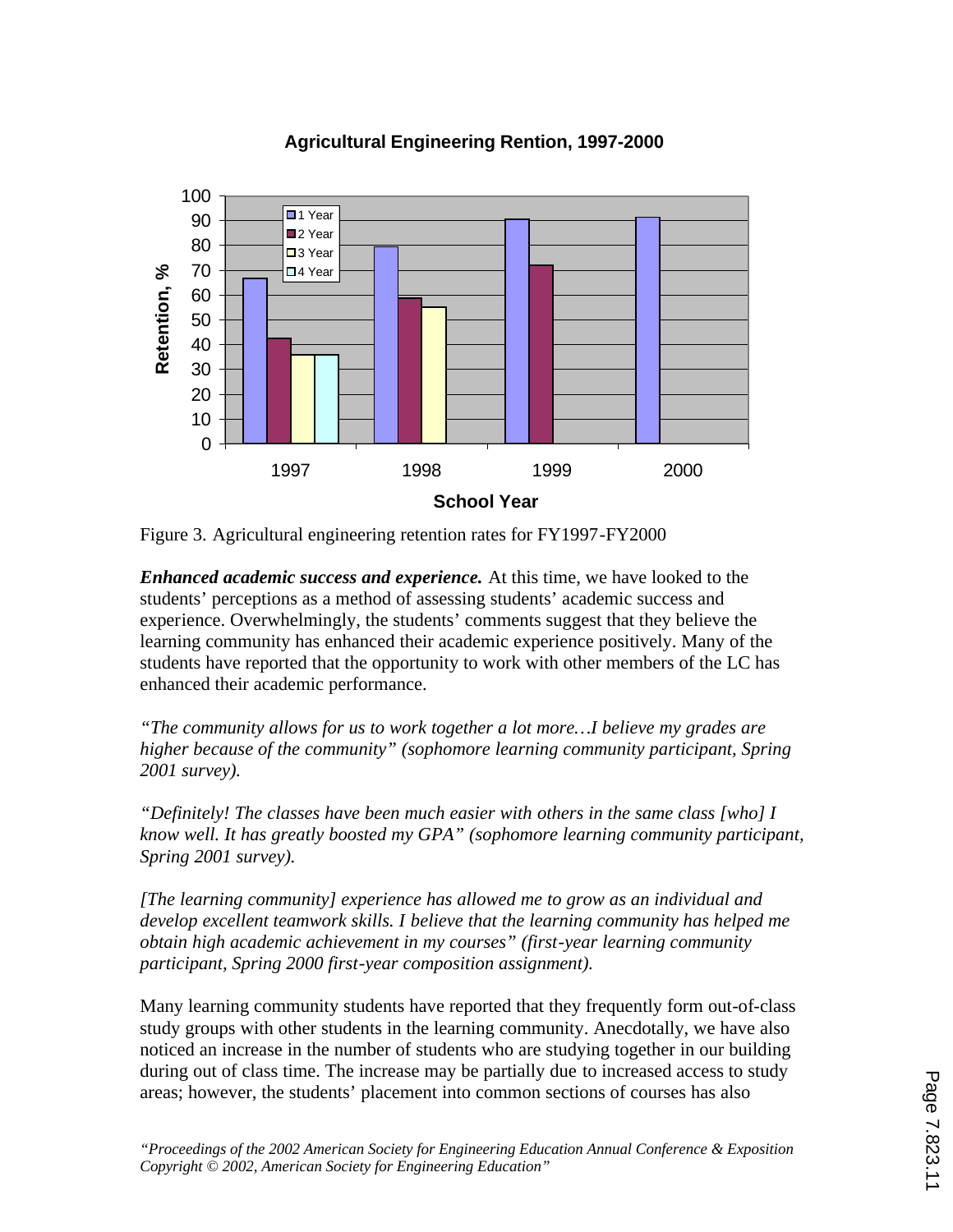increased the feasibility of peer study groups. Notably, prior to the LC only upper-level students were seen with any frequency in the building studying after hours; presently students representing all levels are seen regularly in our building.

In addition to perceptions of enhanced academic performance and participation in peer study groups, LC participants have also indicated that having introductory courses that were linked and had an ABE theme motivated them to learn and to participate in class. The student comments below reflect how the learning community helped to enhance student engagement in the curriculum.

*"The stuff that we were learning [in English 104] applied to Engineering 170 and it was something that we would actually be using in the future. I was able to see how the stuff we were learning not only applied to Engineering 170, but also to what we would be doing in the future. This not only proved valuable, but also gave me…motive, you could say, to make sure I learned as much as I could so in the future I would be able to do the best job I could" (first-year learning community participant, Fall 2000 first-year composition paper).*

*"[Linked classes] made it a lot more interesting. And I was willing to get more in-depth with it because I could see how it was going to be applied. Like giving presentations and that…because we did it in both classes and that helped out a lot. [I] could see how you would use it in the future, so I was willing to learn more from it" (first-year learning community participant, Spring 2001 interview).*

Despite most students' general expression of satisfaction, a few of the students who were involved in both the LC and the LLC have reported they were tired of spending so much time together. The student quoted below represents this sentiment.

*"I dunno, when you're starting out it's kinda nice cause you're with the same people your first classes, but now it's like I see [them] everyday…And it's kind of frustrating cause you see the same people every day. Not many new people come in because everybody's always studying. Not many people go out. I don't mean to be mean to it, but it's boring a lot of the time…Right now, maybe since I'm about done with my first year, I'm looking for something different. Something else besides a bunch of farmers…No offense to you guys…it's nice to talk to people with the same interests, but at the same time, it gets old. (first-year participant, focus group, December 2000).*

In addition to the theme relating to spending possibly too much time together, an additional theme of constructive criticism we have received relates to the instructors who have been selected or who have volunteered to teach in the learning community. The student comments that follow address this frustration:

*"I'm thinking that for English 104, she wants an ungodly amount of work!" (first-year participant, focus group, October 2000).*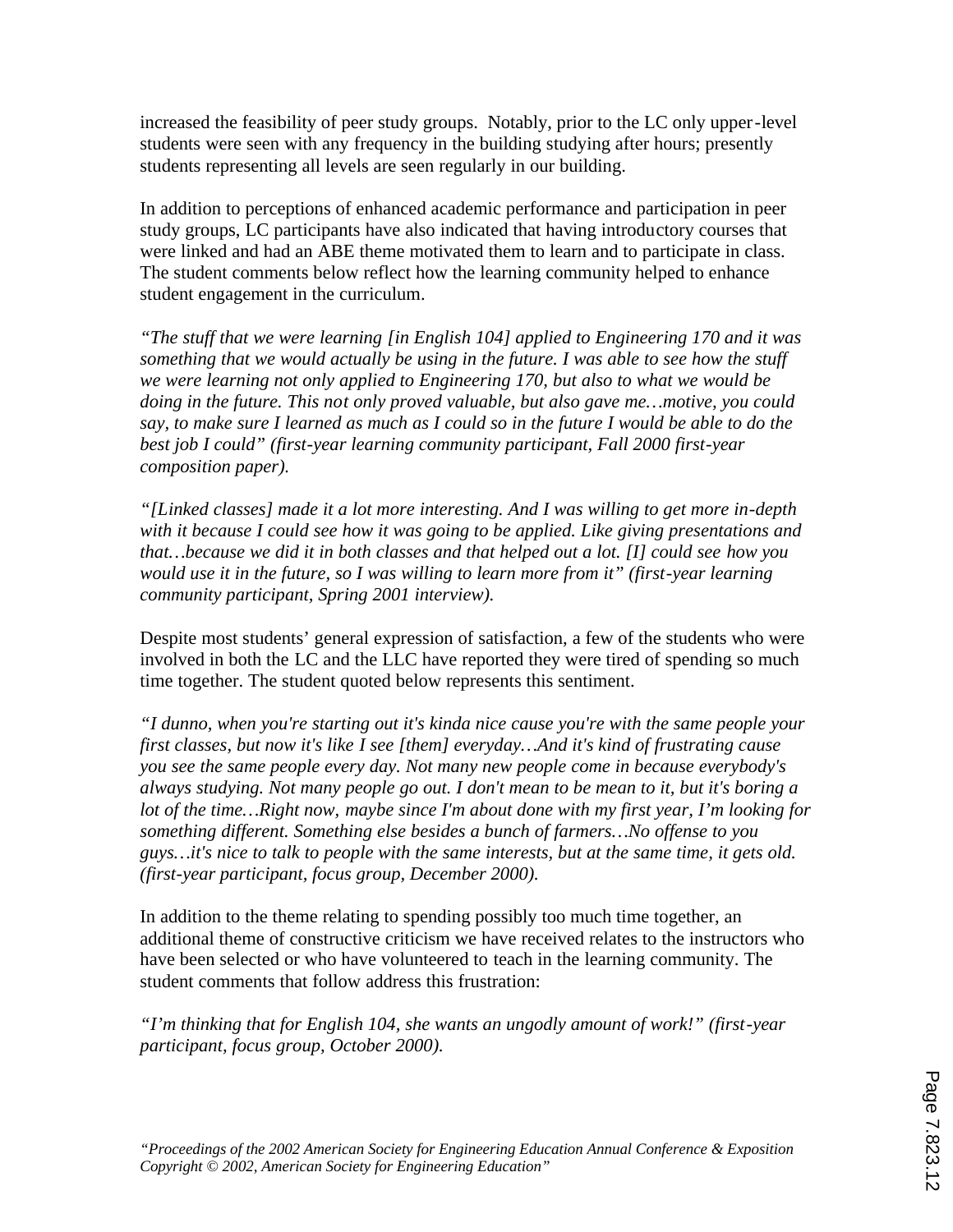*"It was beneficial, but they seem to find the hardest teachers for the classes that they can" (sophomore participant, Spring 2001 survey).*

*"The ABE students shouldn't have to work harder" (first-year participant, Spring 2001 survey).*

While we certainly don't attempt to place instructors based on our perceptions of their rigor in the classroom, we do attempt to place instructors who take teaching seriously and who are recognized as good teachers. Of relevance to this particular theme is the comment from a first-year student who suggested that he worked harder in his linked learning community first-year composition course (English 104) than he did in a nonlinked section of first-year composition (English 105) during his second semester because the material and the instructor motivated him:

*"I kind of miss the part about it being ag related, major and stuff. I thought that helped out a lot, but on the other hand I kind of like [105] because it's just a lot easier…It's just your regular English class. You just read a paper, write about it and I don't know. I'm maybe learning in it, but it's not quite as intense…I got an A- in 104 compared to a B in 105. I can say I'm a lot less involved in 105. I mean, 104 involved 170 and different classes, and so, I kind to had to spend a little more time on it. I kind of just work to get by in 105, because it seems like that's all she really expected. She didn't get quite as in-depth to it, so I just worked to get by in that class." (first-year participant, Spring 2001 interview).* 

*Enhanced understanding of communication.* A particularly exciting finding in our research is the effect the learning community appears to be having on our students' communication skills. On average, first-year learning community participants (1999-2000 and 2000-2001) agreed or strongly agreed that they had learned technical writing skills during their first year in college (Figure 4). A ranking of 3 or greater indicates agreement. Prior to the learning community, technical writing was not addressed specifically until the students reached their junior or senior year and they took a technical writing English course.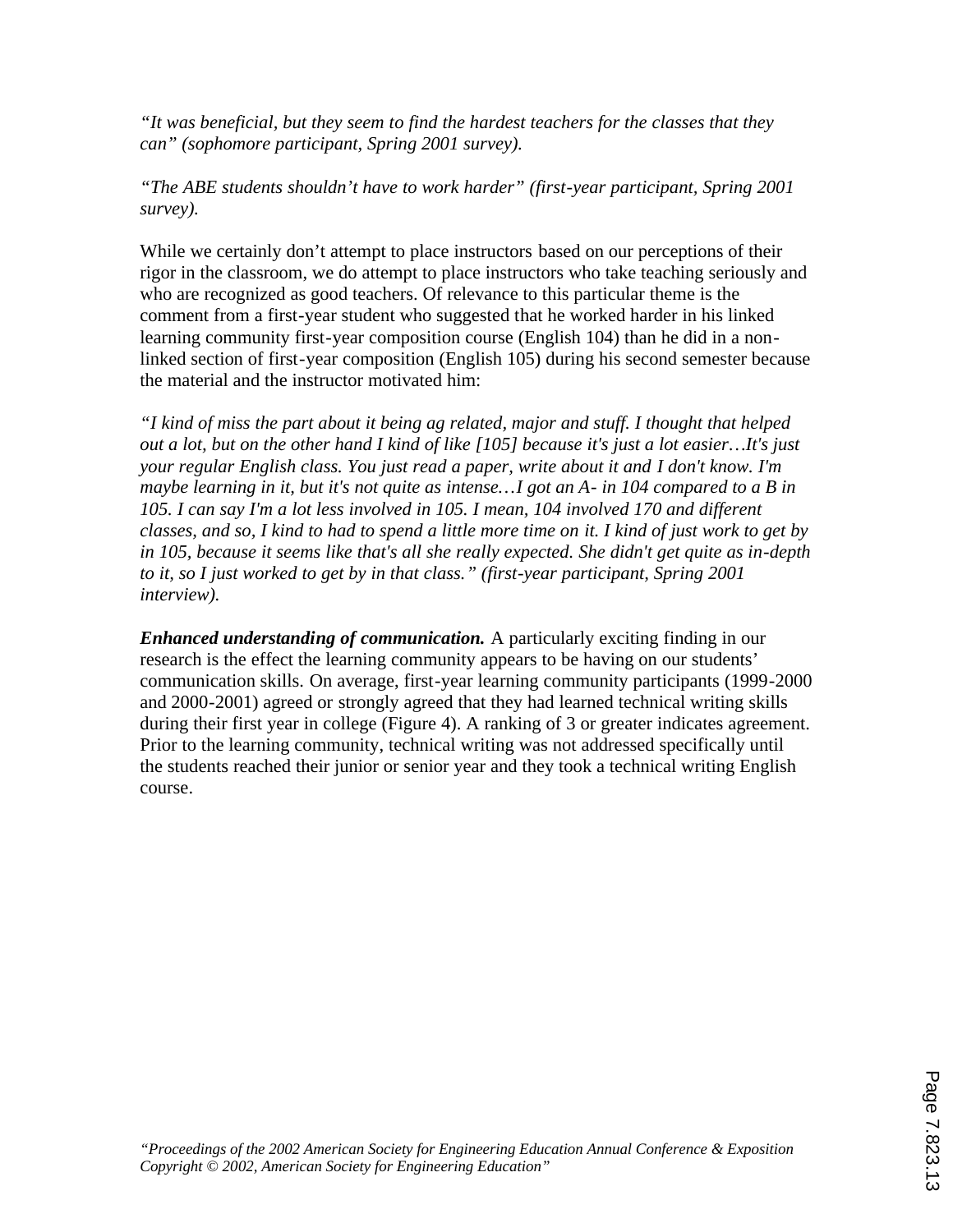# **Technical writing skills**



Figure 4: On average, the first year students in the 1999-2000 and the 2000-2001 learning community agreed or strongly agreed that they had learned technical writing skills during their first year in college. A ranking of 3 or greater indicates agreement.

Additionally, students have reported that the writing they have done in their linked English and engineering courses has been beneficial to them. The student quoted below is representative of this theme: *"I mean, but I'm just not an English person. Never have been. In high school, didn't like it. But…we're writing a paper for engineering right now you know, and I think it's really benefited me, ya know when it comes to writing that. It's really, I think it's benefited me to have [English 104]"* (first-year participant, focus group, December 2000).

*"English 105 in the learning community helped me tremendously in my report writing skills"* (sophomore participant, Spring 2001 survey).

During a focus group held during the second semester of their first year (Spring 2001), several students revealed that writing they had done in their first-semester linked courses (Fall 2000—English 104 and Engineering 170) was helping them to also be successful in Engineering 160 (the course they were taking 2001). The student comment below is representative of this theme.

*"[W]e did a lot of stuff in 170 that went along with 104 and was useful…I'm still using the stuff I learned last semester in [Engineering 160]* (first-year participant, focus group, February 2001).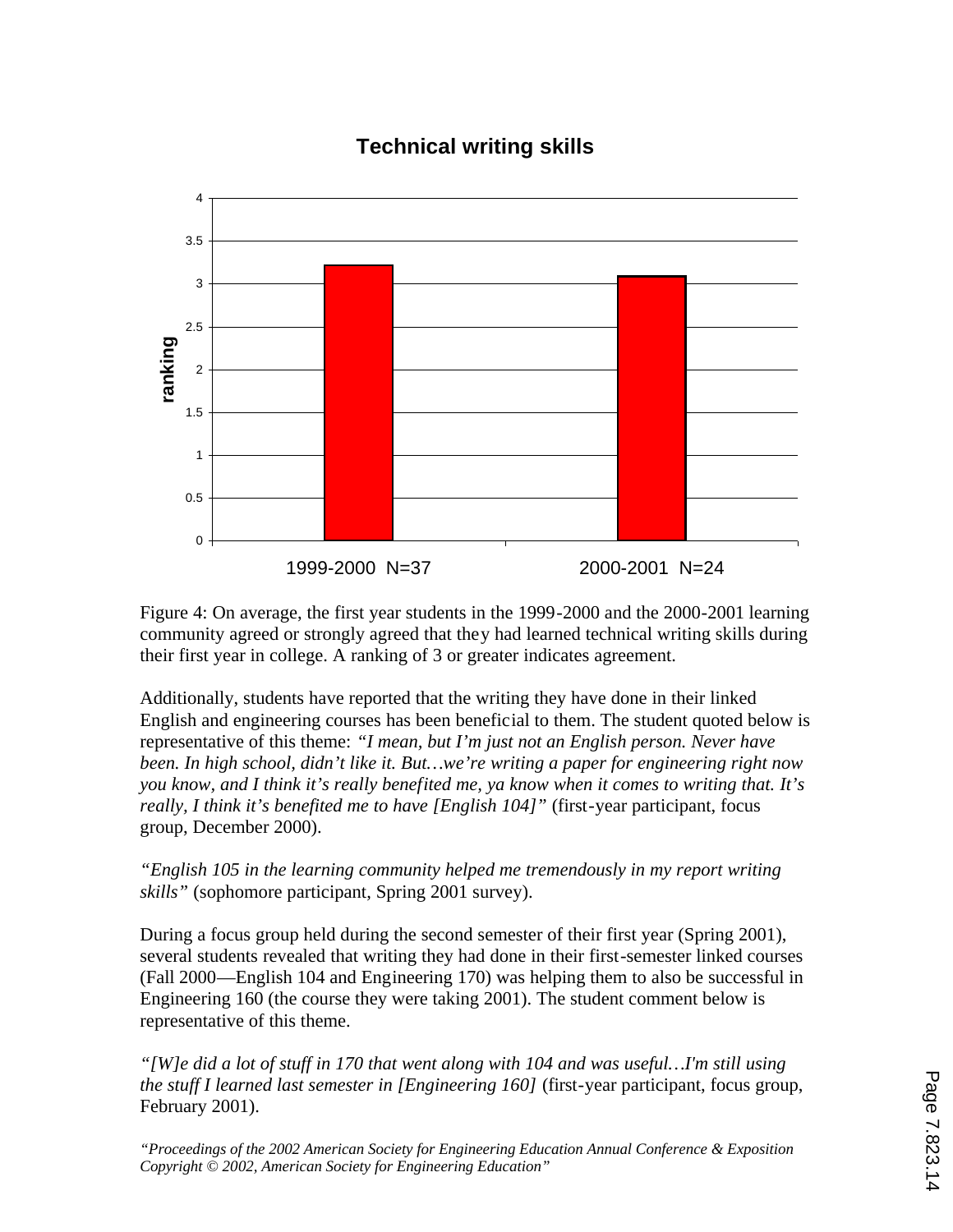While most comments regarding their communication experience in the learning community were positive, a few students expressed frustration when they perceived that their engineering instructor and their English instructor had different expectations. The following focus group transcript (December 2000) provides evidence of this concern:

| Student 1: | I think they both want, it seems like they both want different things.                                                                                                                                      |
|------------|-------------------------------------------------------------------------------------------------------------------------------------------------------------------------------------------------------------|
| Student 2: | They do. They do want different things.                                                                                                                                                                     |
| Student 1: | The papers are different.                                                                                                                                                                                   |
| Student 2: | I think it's completely [different]. Cause on that presentation, [the English]<br>instructor] gave me like a perfect cause I used my hands and [the<br>engineering professor] docked me for using my hands. |

Particularly, the students were frustrated to discover that their engineering professor placed more emphasis on correctness than did their English instructor: (December 2000 focus group transcript continues)

| <i>Facilitator:</i> | What does [the engineering professor] comment on?                                                                                                                                                                                                                                                                                           |
|---------------------|---------------------------------------------------------------------------------------------------------------------------------------------------------------------------------------------------------------------------------------------------------------------------------------------------------------------------------------------|
| Student 3:          | Spelling. (laughter) My spelling is always nasty and he's always like<br>(vocal sound indicating disgust)I expected it to be the other way around.                                                                                                                                                                                          |
| Student 4:          | He's a stickler on [commas and punctuation].                                                                                                                                                                                                                                                                                                |
| Student 3:          | Yeah, he's more like [strict], and [the English instructor's] more kinda<br><i>that (vocal sound indicating whatever)</i>                                                                                                                                                                                                                   |
| Student 1:          | Write, just write.                                                                                                                                                                                                                                                                                                                          |
| Student 5:          | Yeah, just write about it. Who cares if it's all correct or what. And she<br>never comments about your spelling or grammar or anything at all. I<br>mean I've never had any problem with that with her. I've noticed that with<br>Dr. M, I've had a few problems there andyeah it is kind of weird, it's<br>kind of backwards what they do. |
| Student 3:          | Different than what I thought it would be.                                                                                                                                                                                                                                                                                                  |
| Student 5:          | Yeah. yeah.                                                                                                                                                                                                                                                                                                                                 |

Importantly, following the semester, this same group of students had a changed perception of their English 104/Engineering 170 experience as they reflected back on the experience in the following transcript (February 2001 focus group):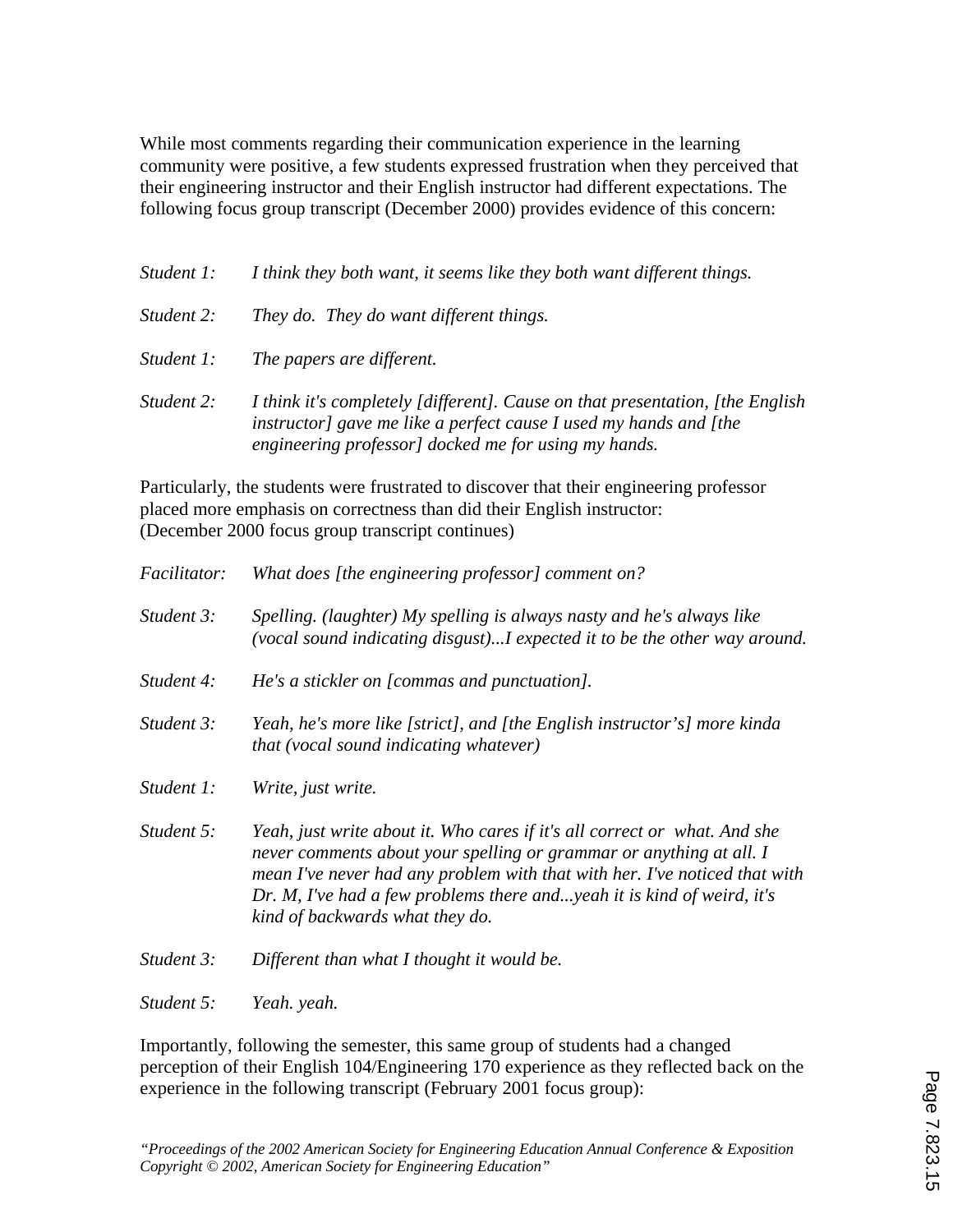| Student 3:          | Well, we did a lot of stuff in 170 that went along with 104 and was useful.<br>[T]hey kind of worked hand in hand. This semester it's really not the same<br>I guess. The stuff that I'm learning now doesn't help me as much I'm still<br>using the stuff I learned last semester in $[Engineering 160]$ . |
|---------------------|-------------------------------------------------------------------------------------------------------------------------------------------------------------------------------------------------------------------------------------------------------------------------------------------------------------|
| <i>Facilitator:</i> | But which class from last semester are you applying to 160?                                                                                                                                                                                                                                                 |
| Student 3:          | 104 AND 170. Both of those together. Those together really has made<br>the report writing for 160 a lot easier.                                                                                                                                                                                             |

*Facilitator's note: Other students indicate general consensus through head nods and words(e.g., yes, yeah indicating agreement.*

#### **Conclusions**

The ABE Learning Community continues to achieve its objectives. We have built a strong sense of community among the students within the department. Student retention rates have soared; longitudinal data shows that first-year students persist into the sophomore and junior years. Students who have participated in the ABE LC report that the LC has enhanced their academic experience and success. There is tangible evidence of improvement in students' writing and communication skills through the link to the first-year composition courses.

We have not achieved the objective of increasing the number of female and minority students. While the number of females in the ABE Department have increased over the last three years, it has not been dramatic. The number of minority students has not changed during the same time period. Focused efforts to address this objective are planned for the future.